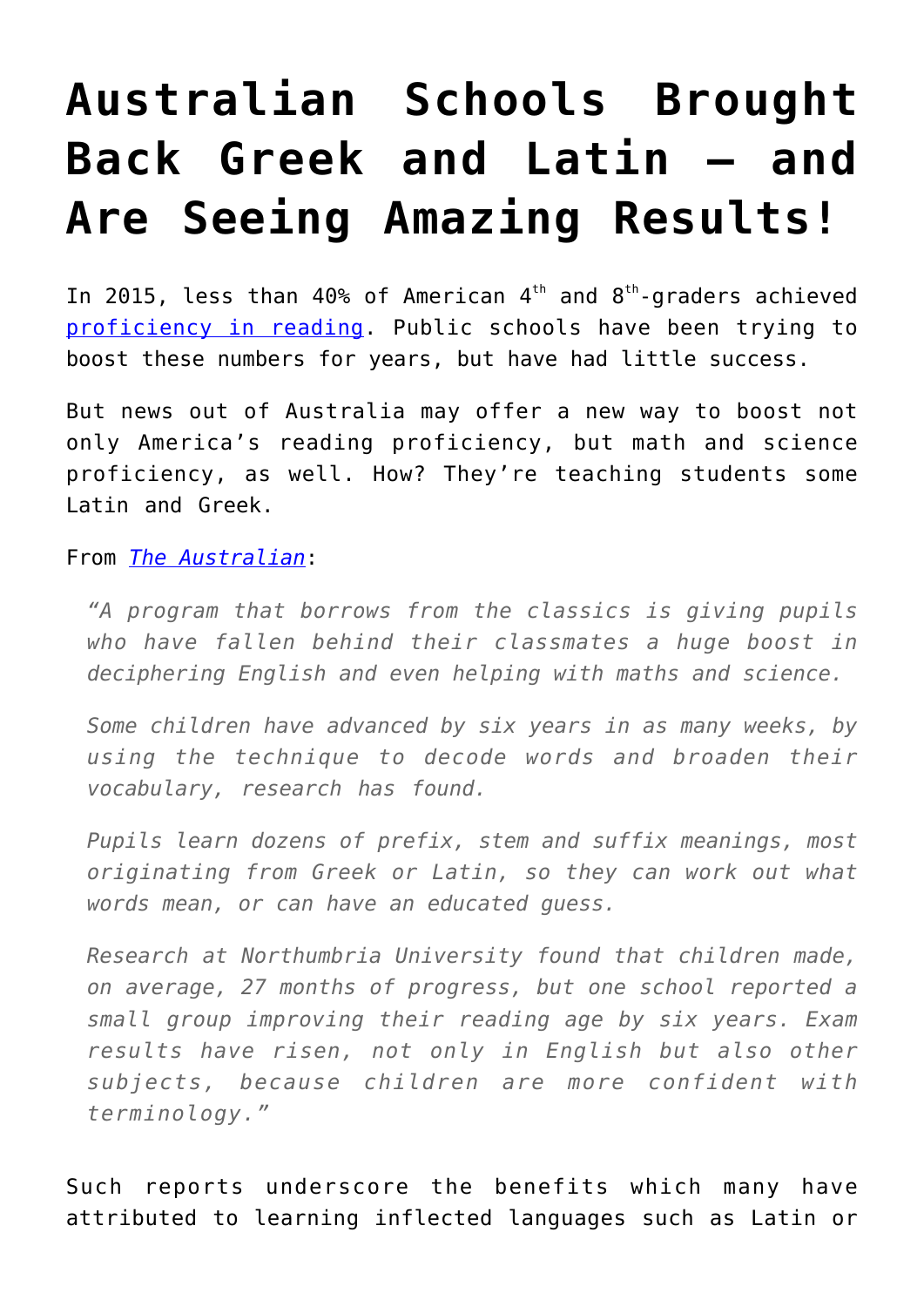Greek. According to author and classical education enthusiast [Dorothy Sayers](http://www.memoriapress.com/articles/greatest-single-defect-my-own-latin-education), learning Latin helps in the five following ways:

#### **1. It Demystifies English Grammar**

Despite never learning proper English grammar, Sayers was able to write and speak far better than others who did. This she attributed to her knowledge of Latin grammar, which is much less confusing and more structured than that of English.

## **2. It Boosts Vocabulary**

According to Sayers, "Latin is the key to fifty percent of our vocabulary-either directly, or through French and other Romance languages. Without some acquaintance with the Latin roots, the meaning of each word has to be learnt and memorized separately…."

## **3. It Lays the Foundation for Other Languages**

Because it is at the root of many popular modern languages, learning Latin first greatly reduces the time investment for other languages. Sayers attests that her knowledge of Latin enabled her to learn Italian in a relatively short amount of time – as an adult!

## **4. It Sheds Light on Literature**

On this point, Sayers notes, "The literature of our own country and of Europe is so studded and punctuated with Latin phrases and classical allusions that without some knowledge of Latin it must be very difficult to make anything of it."

## **5. It Boosts Comprehension**

Such is particularly true when it comes to word derivation. As Sayers implies, a knowledge of Latin would instantly allow us to recognize how our understanding of such modern catch phrases as "civility" and "justice" are rather flawed.

As history demonstrates, Latin and Greek used to be regular fare in America's public schools. Is it possible that the modern rejection of the classical languages has contributed to